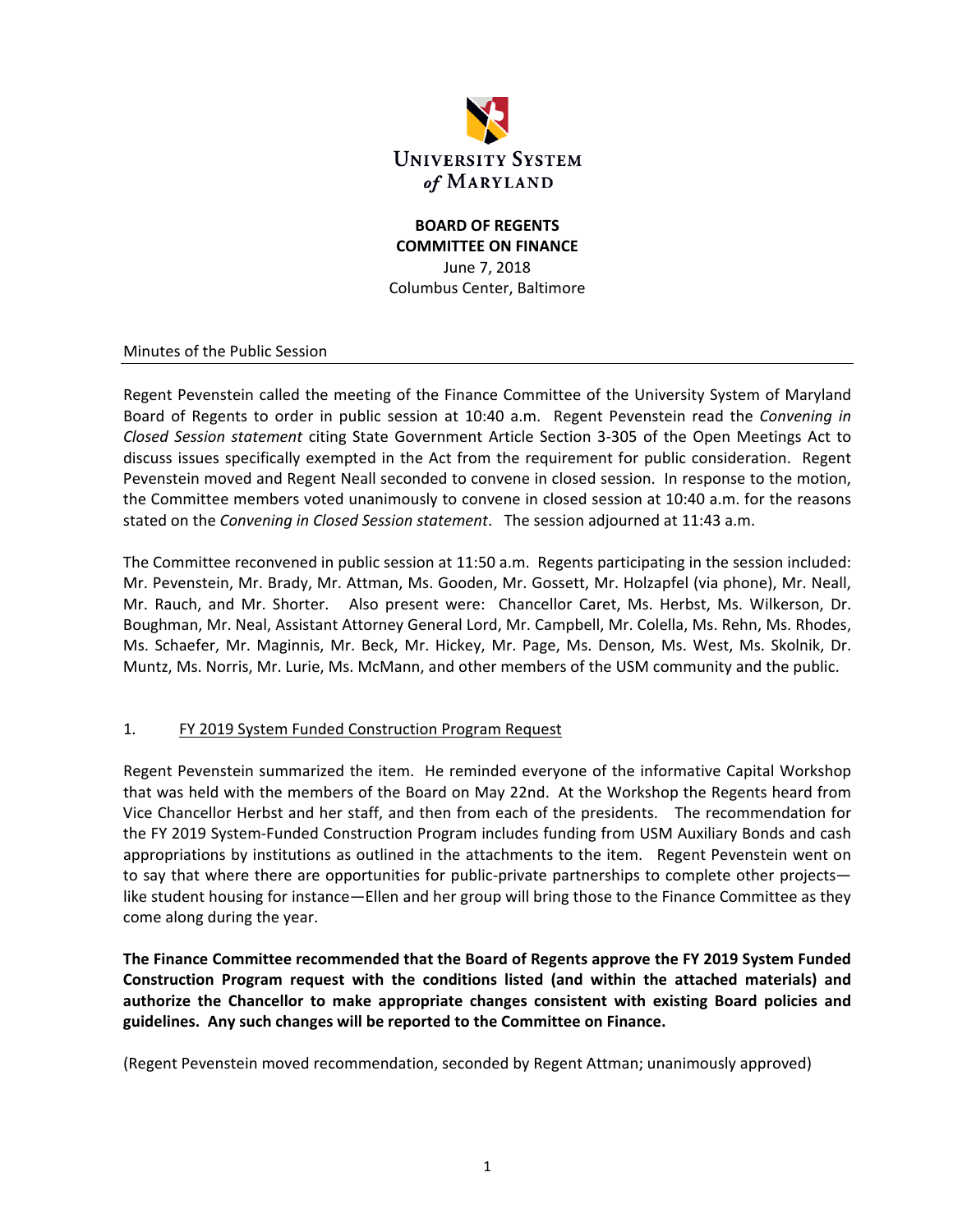### 2. University System of Maryland: Fortieth Bond Resolution—Auxiliary Facility and Tuition Revenue Bonds

Regent Pevenstein stated that under the Indenture of Trust entered into between the USM and the Trustee, the Board must adopt a resolution to authorize the issuance of any series of Bonds to be used for project costs. This resolution authorizes the issuance of Revenue Bonds to finance \$117.92 million of academic and auxiliary facilities projects. Included in the resolution are three academic project authorizations totaling \$24 million and five auxiliary project authorizations totaling \$93.92 million. He noted that the academic project authorizations were passed during the recent legislative session and the auxiliary project authorizations were included in the SFCP that was just recommended for approval. Regent Pevenstein pointed out that the USM legislative debt cap is \$1.4 billion and the USM currently has \$1.2 billion of outstanding debt subject to this debt cap. In order to ensure that the System has the flexibility to meet its borrowing needs, Regent Pevenstein indicated that Vice Chancellor Herbst and her staff will begin to inform the members of the state's Capital Debt Affordability Committee and the General Assembly of the need to raise the USM's legislative debt cap to allow for debt issuance to fund previously‐approved projects over the next few years.

## **The Finance Committee recommended that the Board of Regents approve the Fortieth Bond Resolution.**

(Regent Pevenstein moved recommendation, seconded by Regent Attman; unanimously approved)

#### 3. University System of Maryland: FY 2019 Operating Budget

Regent Pevenstein stated that this is an action item for the budget that will go into place on July 1 and requires Board approval. He asked Vice Chancellor Herbst to review a few highlights of the operating budget. Vice Chancellor Herbst reported that state funding increased by \$39.2M. The increases largely relate to the funding of new facilities, cost of living salary increases, and the implementation of the Maryland Strategic Partnership. She pointed out that the increase in state funding also made it possible to limit the increase of resident undergraduate tuition to 2%. The state‐supported budget of \$3.2 billion covers expenditures for instruction, academic and student support, administration, and facilities operations. It was noted that institutions would be required to produce efficiencies to balance the budget.

## **The Finance Committee recommended that the Board of Regents approve the FY 2019 operating budget as submitted, with the Chancellor authorized to make appropriate changes consistent with existing board policies and guidelines. Any such changes will be reported back to the Board.**

(Regent Pevenstein moved recommendation, seconded by Regent Gooden; unanimously approved)

### 4. University System of Maryland: Proposed Amendment to Policy VIII-2.50—Policy on Student Tuition, Fees, and Charges

Regent Pevenstein indicated that this was a policy that the Finance Committee initially had on its agenda in March. Several amendments to the policy had been proposed in an effort to provide more clarity regarding the definitions of mandatory versus non-mandatory fees, as well as clean up some outdated timeline process language. He reminded everyone that at the March meeting, the committee members heard from the USM Student Council chair, Caden Fabbi (who is traveling) and after a brief discussion, he asked Vice Chancellor Herbst and her staff to take a second look at the policy. He stated that since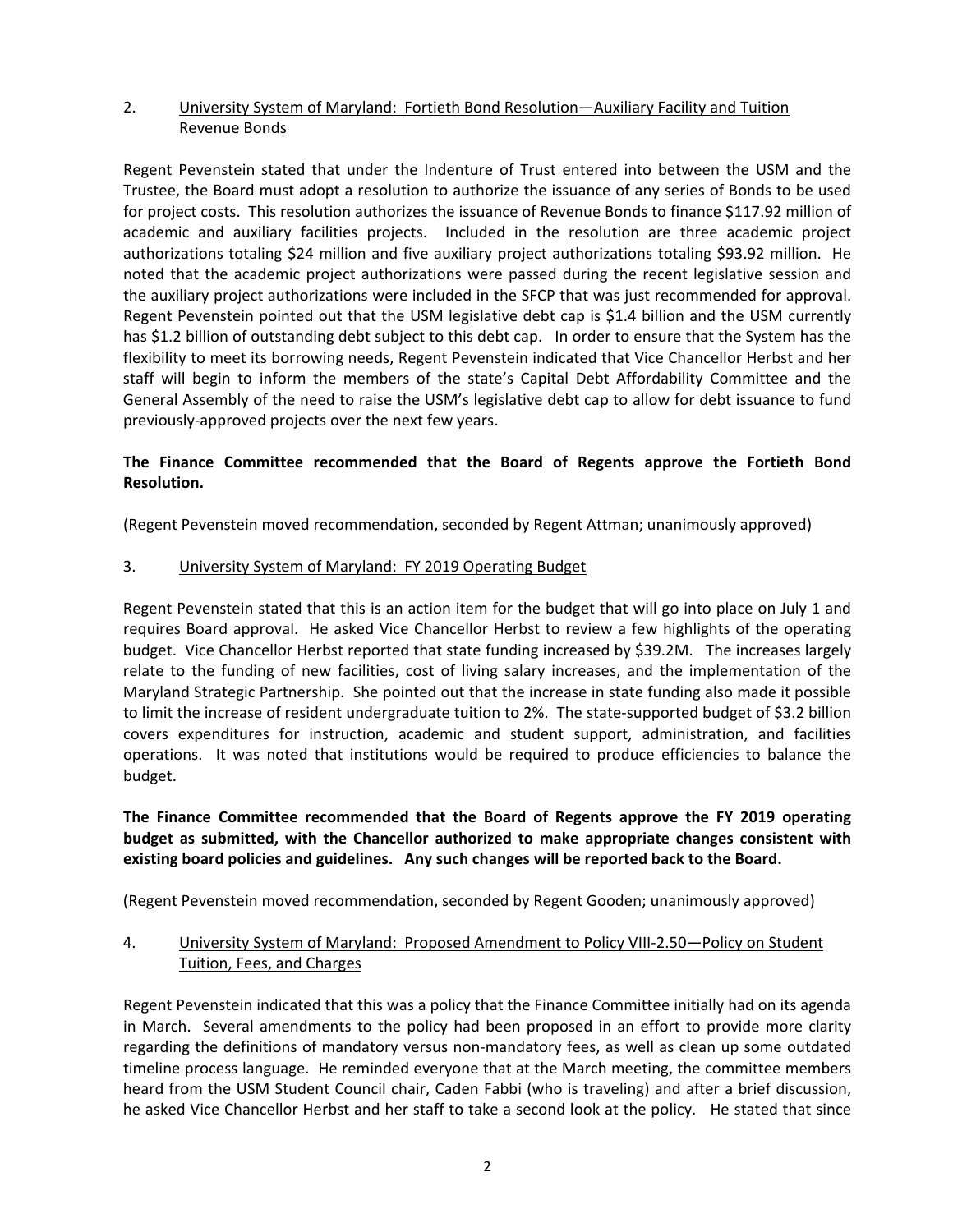that time, they had met with the Student Council chair and Regent Shorter, listened to their concerns, and worked through some further revisions to the policy language.

One of these changes involves the addition of Student Parking charges to the Room and Board requirement found in Section II of the policy. The addition of Student Parking in Section II essentially codifies in policy what has been the practice during the last two decades—namely the submission of proposed parking rate increases on the Room and Board schedule that is submitted to the Regents in March/April each year for consideration and approval. He stated that one might say that the parking fee is a material amount charged on a student's bill, and that is perhaps the reason for its inclusion over this period. Regent Pevenstein stressed that the current policy provides for student consultation and the amended policy will continue to provide for student consultation. He explained that for mandatory fees, this is an annual requirement. For the non‐mandatory fees, student engagement is required prior to the time that a new fee is to be established. To be certain that campuses are adhering to this latter point, they will be required to submit to the vice chancellor's office an attestation that they are following this policy requirement. These submissions will be posted and available to anyone online. He concluded by noting that this item represents a set of recommended changes to a Systemwide policy these are not intended to take the place of institutional procedures. Regent Shorter then addressed the committee and members of the audience. He voiced his appreciation of Vice Chancellor Herbst and her staff for working through the issues as described in a collaborative manner, adding that his constituents were supportive of the current version of the amended policy. He expressed his thanks to the committee for requesting a "second look" at the policy and pointed out that this was really a great example student engagement and shared governance.

## **The Finance Committee recommended that the Board of Regents approve the proposed policy amendment as presented**.

(Regent Pevenstein moved recommendation, seconded by Regent Brady; unanimously approved)

## 5. University of Maryland, Baltimore County: 2018 Facilities Master Plan

Regent Pevenstein reminded the group that President Hrabowski and his staff gave a very informative presentation related to their facilities master plan at the March meeting. It was well done and offered solutions to a number of critical needs. He noted that as part of the two-step process, the plan was under consideration at this point for recommendation to the full Board.

**The Finance Committee recommended that the Board of Regents recommend UMBC's 2018 Facilities Master Plan and materials as presented at its March 2018 meeting for approval, in accordance with the Board's two‐step approval process. Approval of the Plan does not imply approval of capital projects or funding. These items will be reviewed through the normal procedures of the capital and operating budget processes.**

(Regent Pevenstein moved recommendation, seconded by Regent Gooden; unanimously approved)

## 6. Proposed FY 2019 Contract between the University of Maryland, Baltimore and the University of Maryland Medical System Corporation

Regent Pevenstein offered that he was also the finance chair of the medical system board. The contract spells out all financial obligations, exchanges of services, and any other agreed relationships between the parties for the upcoming fiscal year He explained that the contract was principally for the doctors working in the hospital. The item was recommended without further discussion.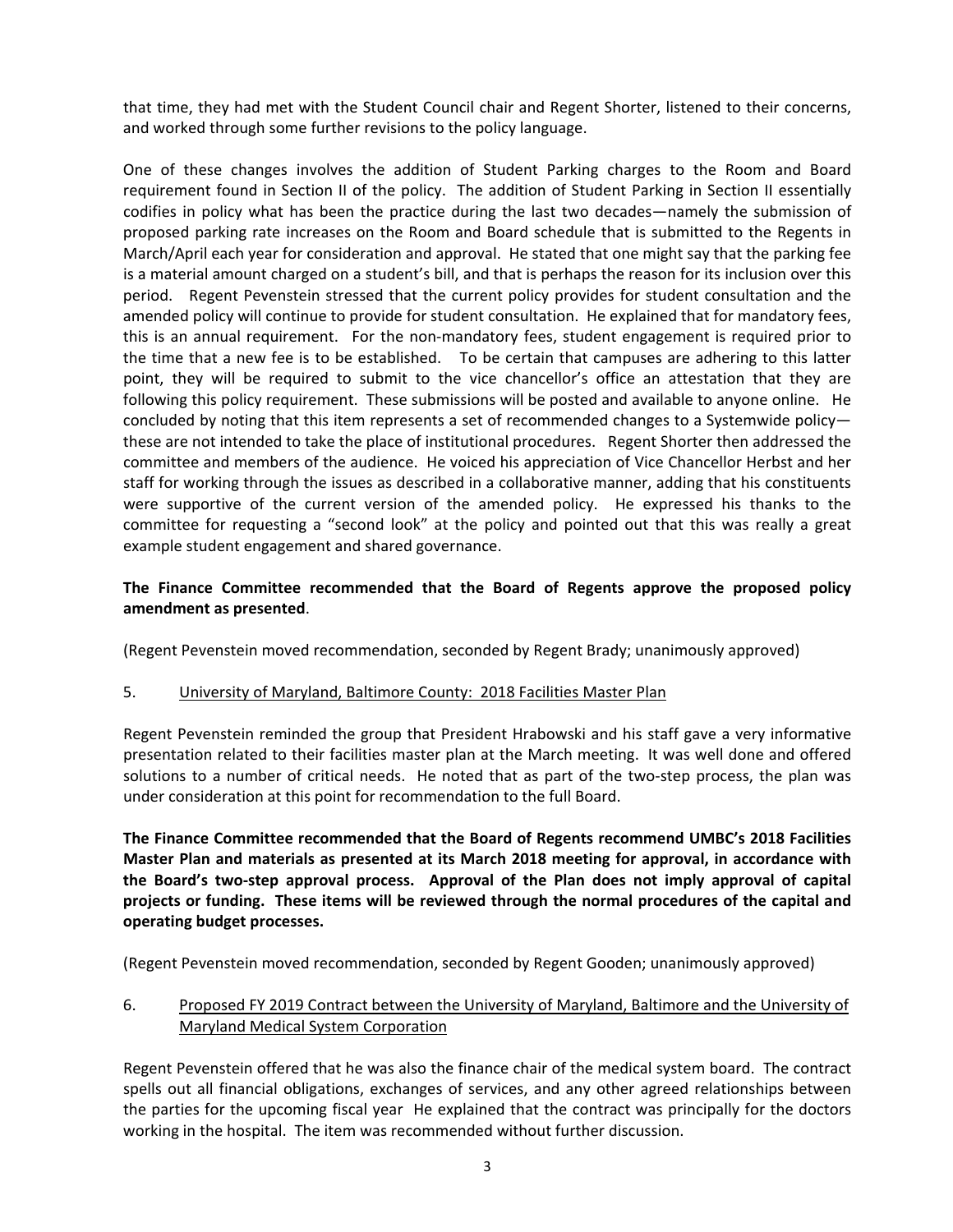### **The Finance Committee recommended that the Board of Regents authorize the President of UMB to execute the Annual Contract for FY 2019.**

(Regent Pevenstein moved recommendation, seconded by Regent Brady; unanimously approved)

### 7. University of Maryland, College Park: Lease Modification for the Division of Information Technology

Regent Pevenstein reviewed the item. He stated that the University is requesting approval to modify the lease with M Square, for office space for the Division of IT. The Board had previously approved this lease in February. The lease is for 60,000 rentable square feet in the property, which is located on University Research Court. Regent Pevenstein cited an increase in the base rent of \$3.11 per square foot, which would amount to about \$1.25 million over the ten-year term of the lease. He mentioned that the increase in cost is attributable to the need to have the developer procure the furniture as well as to install a backup power generator and separate communications connectors from power connections.

**The Finance Committee recommended that the Board of Regents approve for the University of Maryland, College Park the modification to the previously approved Lease for the Division of Information Technology with the changes described herein.** 

(Regent Pevenstein moved recommendation, seconded by Regent Gooden; unanimously approved)

#### 8. 2018 USM Dashboard Indicators

Dr. Muntz of the USM Institutional Research Office presented the Dashboard Indicators (DBIs). He noted that the DBIs are one of the USM's primary management tools for monitoring the overall health and productivity of the System and its individual institutions. The annual report brings together and summarizes key data points from many USM reports and activities to present a picture of the status of the USM and its institutions at a single point in time. He explained that in order to help provide a better sense of the overall direction of the System and the institutions, the DBI's feature not just the actual data but also color‐coded ratings against past performance and, when possible, benchmarks. Dr. Muntz pointed out that the material provided in the hard copy packet includes a summary of the key issues and a set of overview pages. He added that there is a full detailed document available online and through the Board's Regent's web portal. Dr. Muntz made note of several key developments: financial aid where institutional aid is at a record-high; non-traditional credit activity where 13% of all credits are delivered non-traditionally; fund balance goals where all but one USM institution increased its fund balance; and STEM Workforce progress where STEM enrollment is up by 300. Dr. Muntz reiterated that the Dashboards will be online and available to the Regents year round, noting that any corrections or updates are made as they become available.

#### **The report was accepted for information purposes.**

The meeting was adjourned at 12:20 p.m.

Respectfully submitted,

 Robert L. Pevenstein Chairman, Committee on Finance